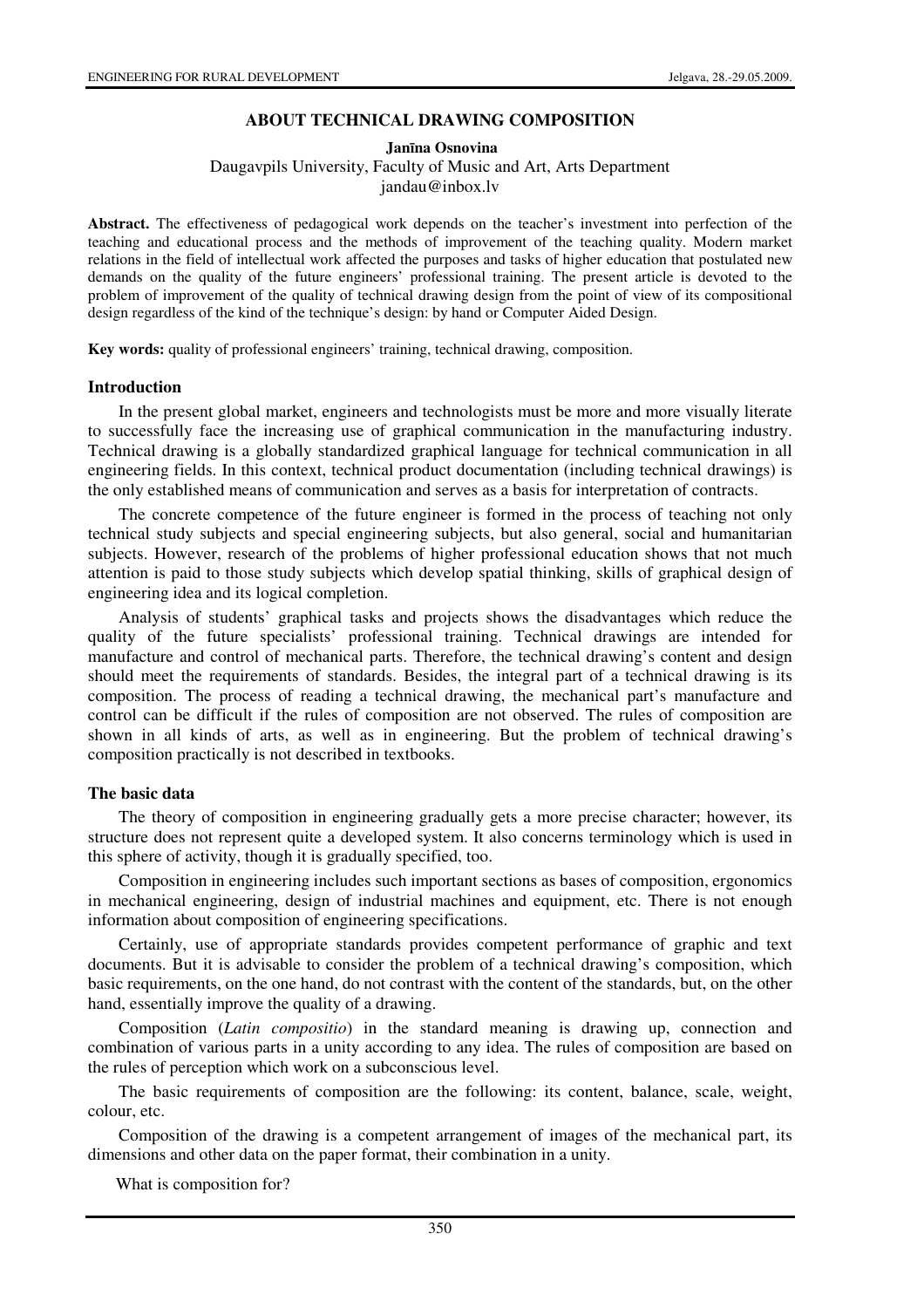Based on the rules of psychological and visual perception it provides an optimum arrangement of all the components of the drawing, rational use of formats; makes the drawing and its content clear and its perception comfortable, creating a certain "route" for an eye, which should be passed without missing anything important. Correctly constructed composition does the process of work interesting and attractive, improves the quality of teaching and learning.

The design of any technical drawing consists of three main stages: 1) creation of a composition; 2) execution of the technical drawing on a format; 3) final graphic drawing up.

Finishing the drawing it is necessary to check up the correctness of performance of all components of the drawing.

## **Basic stages of the technical drawing's composition**

The basic stages of creation of the technical drawing's composition are as follows:

- analysis of the initial data:
- choice of the main image and other necessary images;
- choice of the size of a format;
- arrangement of views on a format;
- dimensioning;
- drawing up the other data about the mechanical part.

## **Results**

According to the results of the research carried out the following main rules for technical drawing's composition were distinguished.

At the beginning it is necessary to analyse the form, purpose and name of the mechanical part. Two factors influence the choice of the main (front) view. They are: the form of the part and manufacturing techniques. The main (front) view should give the best representation of the form and the dimensions of the part  $[1, 2]$ . The part of the turning group is represented horizontally (Fig. 1, a), the part of the case group – according to its arrangement at operation (Fig. 1, b).



Fig. 1. **Correct arrangement of mechanical parts on the main view:** 

a - turning mechanical part; b - case mechanical part

Figure 2 shows the examples of wrong arrangement of mechanical parts on the main view.



Fig. 2. **Wrong arrangement of mechanical parts on the main view:**  a - turning mechanical part; b - case mechanical part

At the choice of a format it is necessary to consider the number of views, their arrangements, scale and rationality. Thus the useful area of a format should be filled on  $75-80\%$  (Fig. 3).

Placing views on a format it is better to have them in projective connection and according to the European system of projection.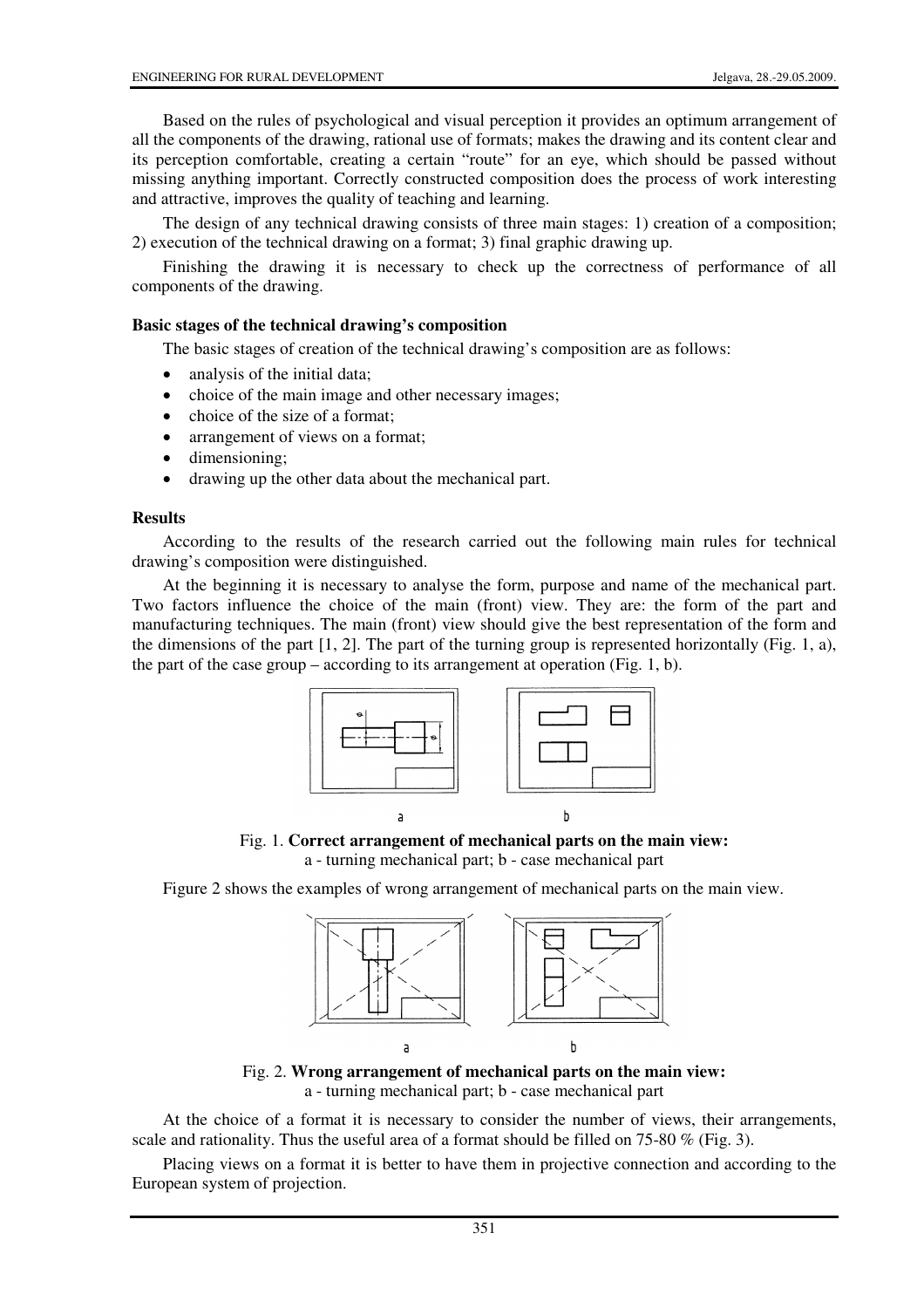

Fig. 3. **Arrangement of views of a mechanical part of uniform scale on formats A3 and A4:**  a – irrational; b – rational

A big influence on the composition of the technical drawing renders the scale of the image. Figure 4 evidently proves that. Too small scale (Fig. 4a) and too big scale (Fig. 4c) negatively influence visual perception of the drawing. In the first case it is too much empty space, the images are grouped non-uniformly in one place. In the second case too big images do not leave any space for dimensioning and other data.



Fig. 4. **Arrangement of views of a mechanical part of different scale:**  a, c – wrong; b – correct

The minimal distance between the views should be 25…30 mm. It is necessary to have in regular interval views of the part on the length and height of the format (Fig. 4, 5). The distances *A* and *B* for formats A3 and A4 are calculated according to the formulae [1]:

A3: 
$$
A = (390 - (l+b))/3
$$
;  $B = (277 \cdot 4 - (h+b))/3$ ; (1)

A4: 
$$
A = (180 - (l+b))/3
$$
;  $B = (277 \cdot 4 - (h+b))/3$ . (2)



Fig. 5. **Uniform arrangement of views of a mechanical part on format A3:**  a – horizontally; b – vertically



Fig. 6. **Uniform arrangement of views of a mechanical part on format A4:**  a – horizontally; b – vertically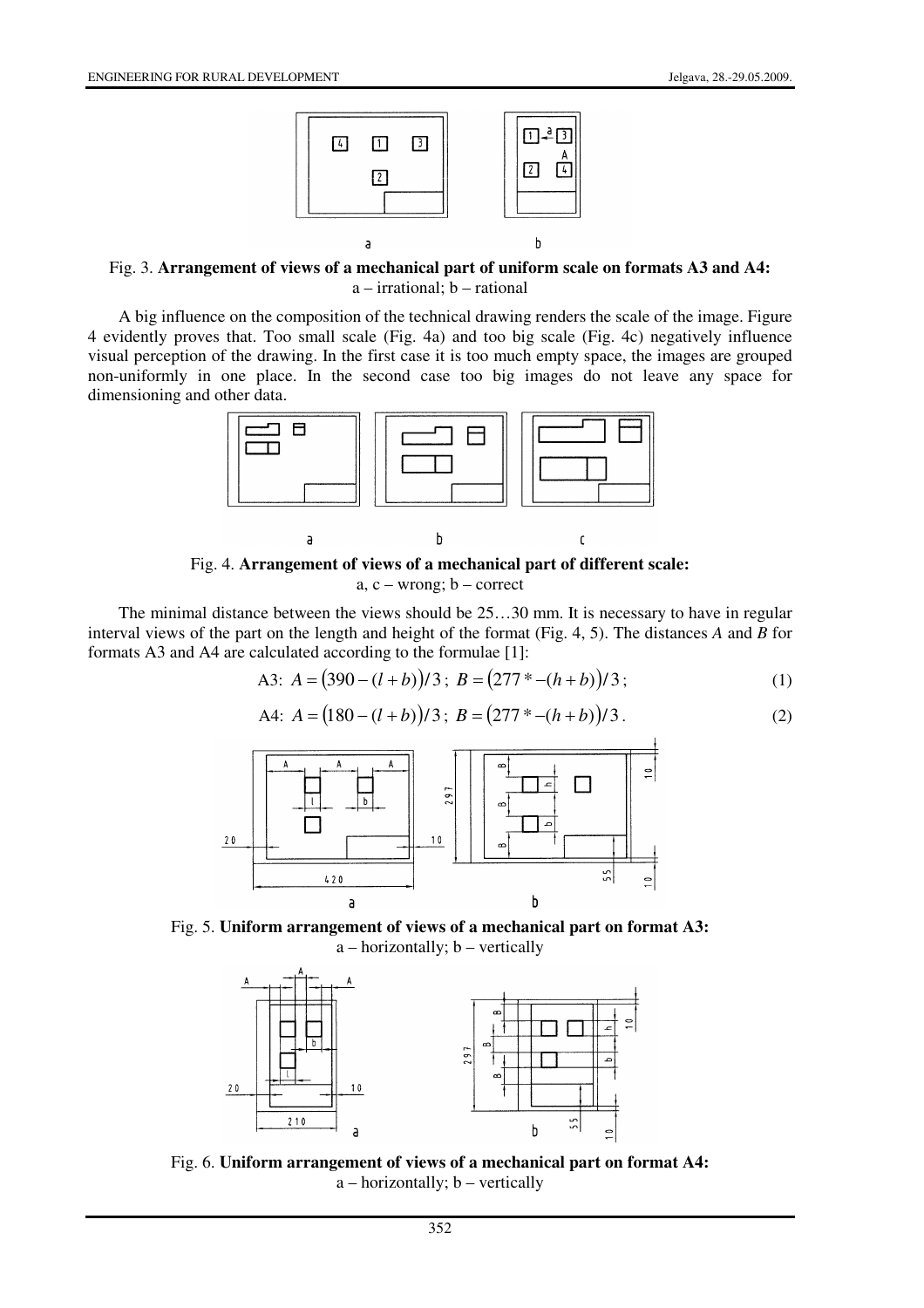It is necessary to consider the features of visual perception. If the part is long, its useful height 277\* mm in the formula should be reduced by 55 mm.

If the part, such as cylinder or axle, is long and it is located horizontally, its axis of symmetry is symmetrized not strictly, but it should be a little displaced upward (Fig. 7).



Fig. 7. **Arrangement of the main (front) view of a long mechanical part on format A3:**   $a -$ wrong;  $b -$ correct

Observance of the standard "Dimensioning" is an obligatory condition of the execution of the technical drawing. Values of the height of dimensional text and the length of arrows should be coordinated with the size of the image and be equal among them (Fig. 8).



Fig. 8. **Composition of the dimensions:**  a,  $c$  – wrong;  $b$  – correct

The considered requirements to the composition of a technical drawing evidently prove to be true images of a black circle on a white square (Fig. 9).

It is evident from Fig. 9 that the perception of left and right variants is not comfortable. Too small circle is lost on the big square and it is perceived to be located outside the plane of the square. But too big circle renders pressing influence on the observer as it seems that it is located in front of the plane of the square.

Analogous impression of discomfort is caused by incorrectly executed technical drawings presented on Fig. 4, Fig. 8.



Fig. 9. **Visual perception of black-and-white various in size objects:**  a, c – uncomfortable; b – comfortable

So, in the present article the basic rules for the composition of a technical drawing which observance provides clearness of execution and reading a mechanical part's working drawing and comfort of visual perception are analyzed. The results of the research were successfully approved in the educational process in the Daugavpils University in 2007, 2008 and 2009.